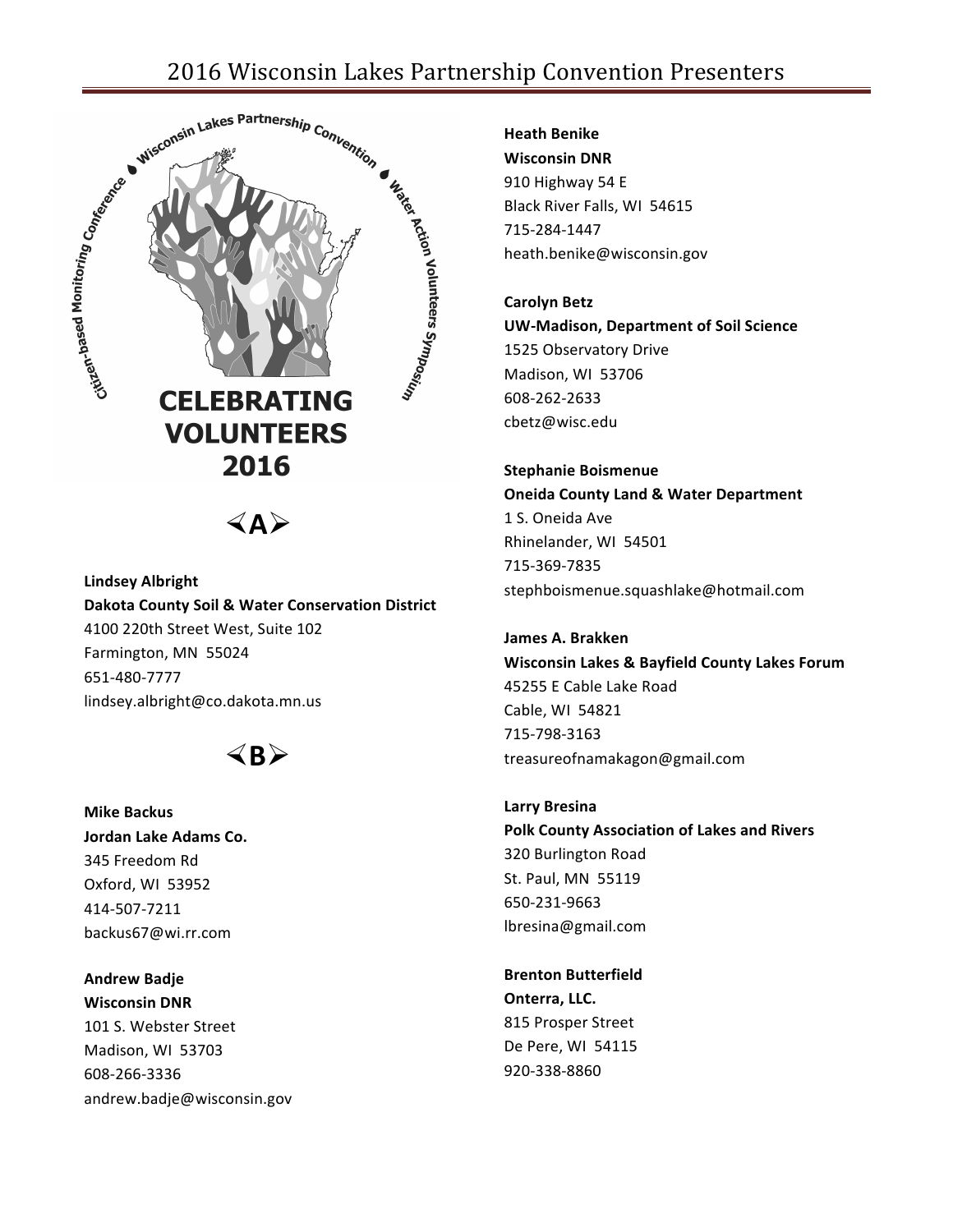# !**C**"

**Tim Campbell UW-Extension/Wisconsin DNR** 101 S. Webster Street Madison, WI 53703 608-267-3531 Timothy.Campbell@wisconsin.gov

**Pat Cardiff Grande Cheese Company** Dairy Road Brownsville, WI 53006 800-678-3122

**Patricia Cicero Jefferson County LWCD** 311 S. Center Avenue Jefferson, WI 53549 920-674-7121 patriciac@jeffersoncountywi.gov

**Cheryl Clemens Harmony Environmental** 516 Keller Ave S Amery, WI 54001 715-268-9992 harmonyenv@amerytel.net

**Aaron Conklin UW Sea Grant** 1975 Willow Drive, 2nd Floor Madison, WI 53706 608-262-6393 aaron@aqua.wisc.edu

**Peggy Compton UW-Extension** 337 Gardner Hall, 1 University Plaza, UW-Platteville Platteville, WI 53818 608-342-1633 peggy.compton@uwex.edu

**Jessica Corman UW-Madison** 680 North Park Street Madison, WI 53706 608-263-2567 jcorman@wisc.edu



**Paul Dearlove Clean Lakes Alliance** 150 East Gilman Street, Suite 2600 Madison, WI 53703 608-255-1000 paul@cleanlakesalliance.com

**John Delaney Valley Stewardship Network** 124 1/2 South Main Street Viroqua, WI 54665 608-637-3615 john@kickapoovsn.org

**Bart De Stasio Lawrence University** 711 E. Boldt Way. Youngchild Hall, Room 307 Appleton, WI 54911 920-832-6727 bart.t.destasio@lawrence.edu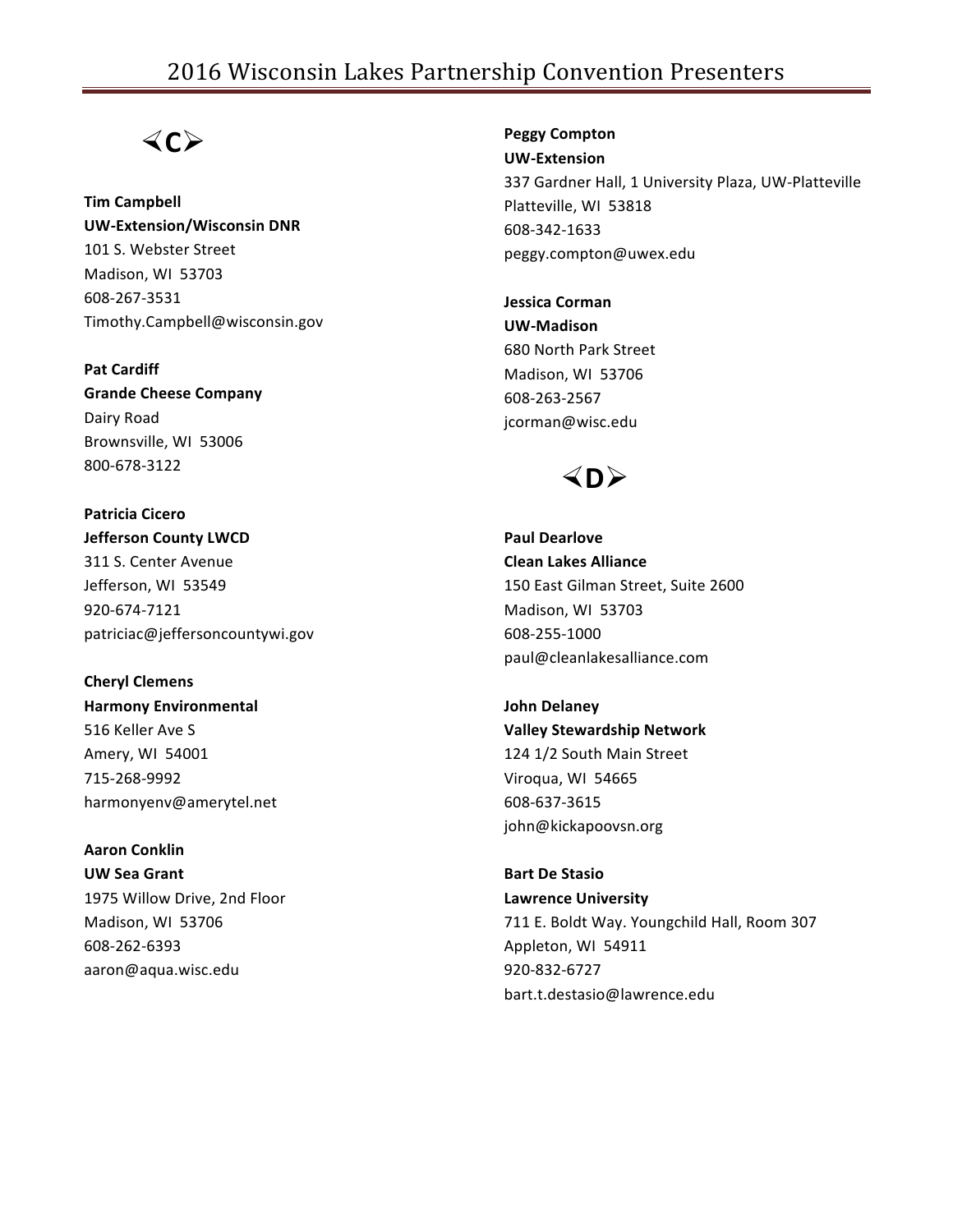### **Bill DeVita**

**Wisconsin Environmental Analysis Lab UWSP** 2100 Main Street Stevens Point, WI 54481 715-346-3753 bill.devita@uwsp.edu

**Lynne Diebel Friends of Badfish Creek Watershed** Stoughton, WI lsdiebel@gmail.com

#### **Matt Diebel**

**Wisconsin DNR** 101 S. Webster Street Madison, WI 53703 608-266-1494 matthew.diebel@wisconsin.gov

**Jordan Dieckman Wisconsin Department of Health Services** 1 West Wilson Street Madison, WI 53703 608-266-7338 jordan.dieckman@dhs.wisconsin.gov

 $\langle$ E $\rangle$ 

**Chuck Eckland** Lake Redstone Sauk Co. E4994 Redstone Dr LaValle, WI 53941 608-985-8280 cecklund@mwt.net

**Mike Engleson Wisconsin Lakes** 4513 Vernon Blvd, Suite 101 Madison, WI 53705 608-661-4313 mengleson@wisconsinlakes.org



**Maureen Ferry Wisconsin DNR** 101 S. Webster Street Madison, WI 53703 608-261-6450 maureen.ferry@wisconsin.gov

**Jennifer Filbert Wisconsin DNR** 101 S. Webster Street Madison, WI 53703 608-264-8533 jennifer.filbert@wisconsin.gov

**Bill Foley Beaver Dam Lake Improvement Association** P.O. Box 33 Beaver Dam, WI 53916 920-356-1200 blfoley13@charter.net

**Philip Freeburg UW-Extension Local Government Center** 229 Lowell Center 610 Langdon Street Madison, WI 53703 608-262-9961 philip.freeburg@uwex.edu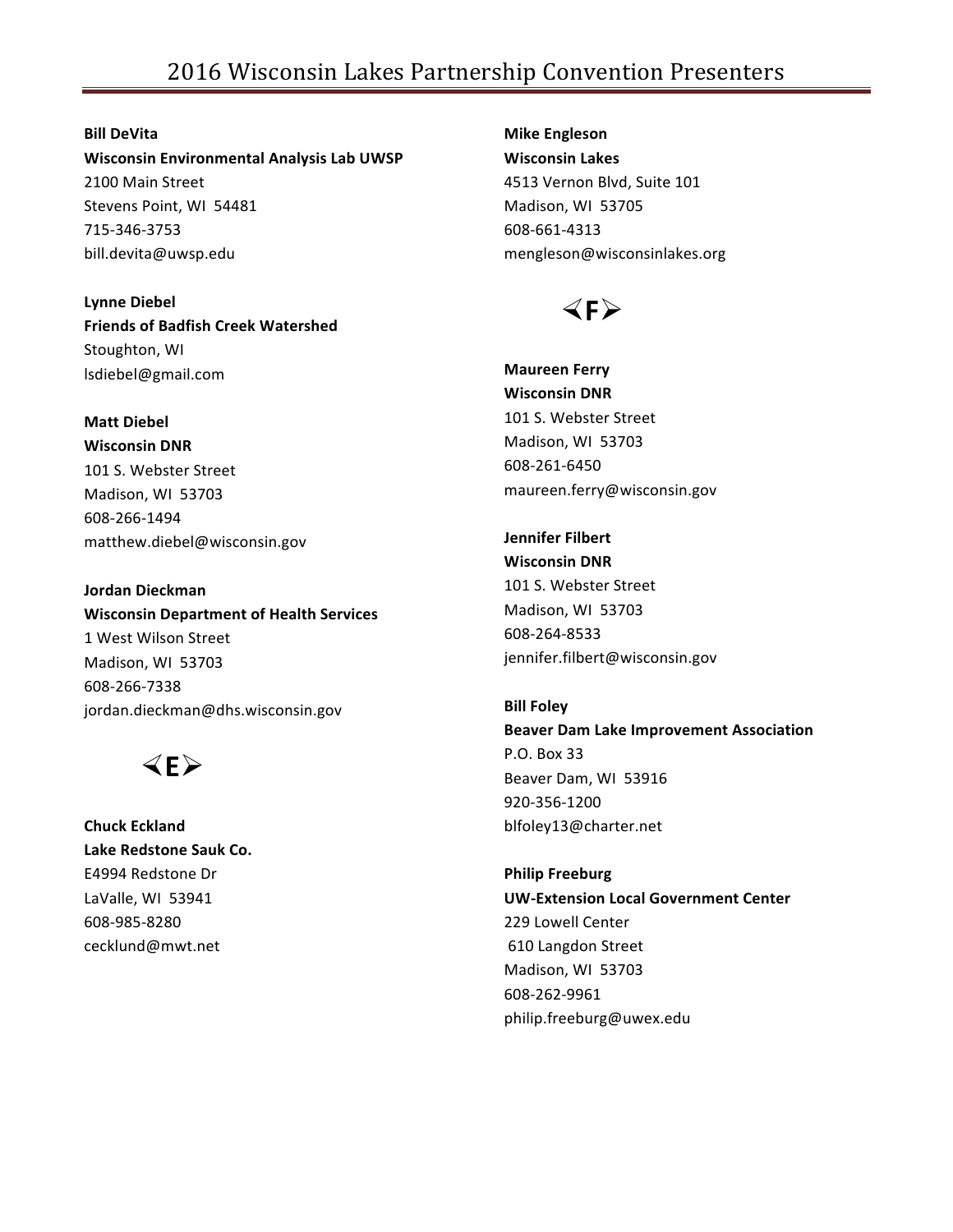# $\langle$ G $\rangle$

**Barb Gajewski Many Waters, LLC.** 2527 Lake Ottawa Road Iron River, MI 49935 906-284-2198 barb@manywatersconsulting.com

**Herb Garn U.S. Geological Survey Wisconsin Water Science Center** 8505 Research Way Middleton, WI 53562 608-836-3016 hsgarn@wisc.edu

**Paul Garrison Wisconsin DNR** 2801 Progress Road Madison, WI 53716 608-221-6365 paul.garrison@wisconsin.gov

**Jason Granberg Wisconsin DNR** 101 S. Webster Street Madison, WI 53703 608-267-9868 jason.granberg@wisconsin.gov

**Steven Greb Wisconsin DNR** 2801 Progress Road Madison, WI 53716 608-221-6362 steven.greb@wisconsin.gov

**Ned Greedy Tomahawk Lake Association, Oneida County** P.O. Box 535 Minocqua, WI 54548 715-358-7896 edgreedy@gmail.com

**Lisa Griffin Lake Ripley Jefferson Co N4450 CTH A** Cambridge, WI 53523 608-423-4537 ripley@oaklandtown.com

**Kat Griffith Lumen Charter High School** 850 Tiger Drive **Ripon, WI 54971** 920-748-4616 griffithk@ripon.k12.wi.us

**Daniela Gurlin Wisconsin DNR** 2801 Progress Road Madison, WI 53716 608-221-5367 daniela.gurlin@wisconsin.gov



**Ilana Haimes Wisconsin DNR** 101 S. Webster Street Madison, WI 53703 608-266-3599 ilana.haimes@wisconsin.gov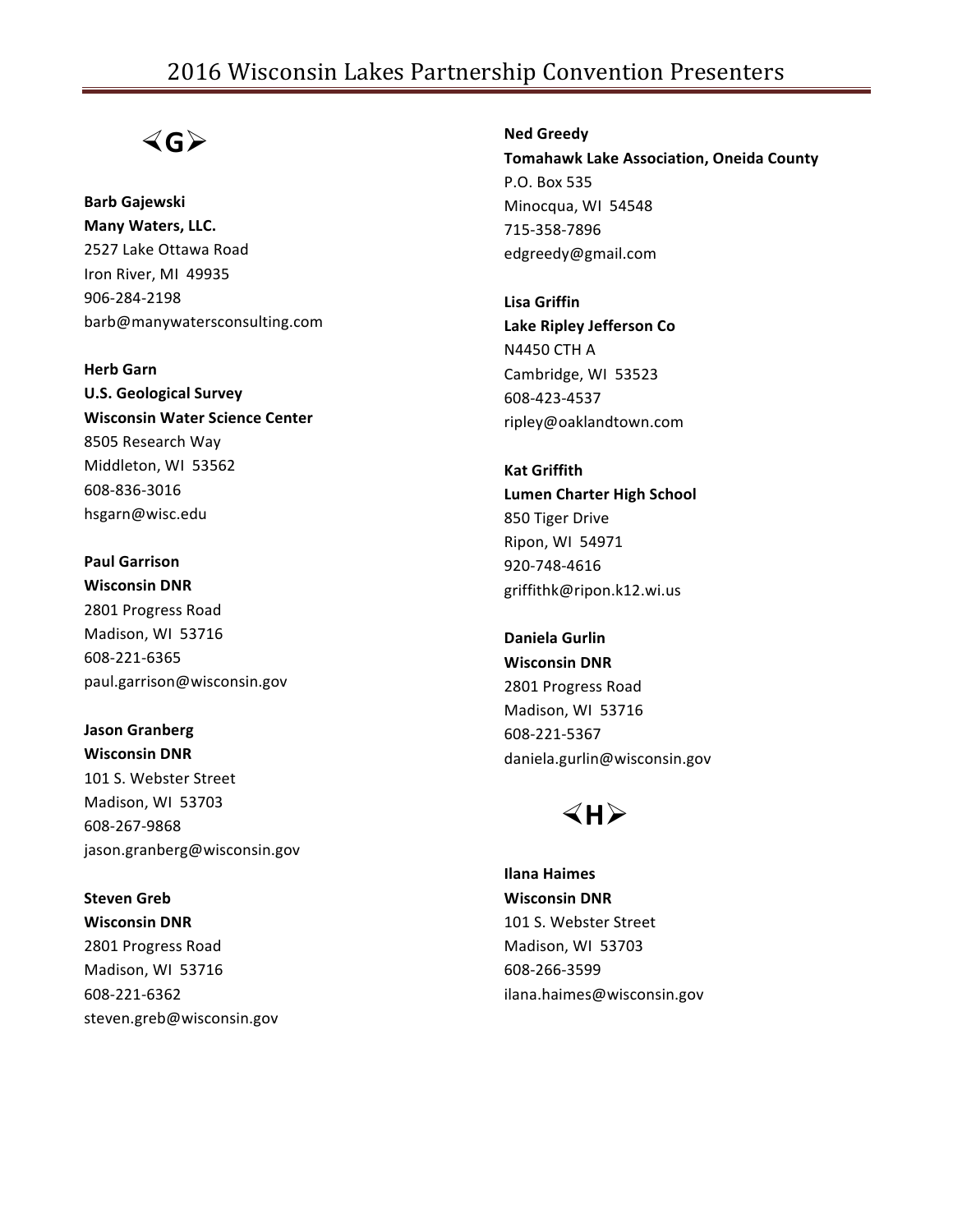**Chris Hamerla** Golden Sands Resource Conservation and **Development Council, Inc.** 1100 Main Street, Suite 150 Stevens Point, WI 54481 715-343-6215 chris.hamerla@goldensandsrcd.org

**Dick Hansen Porters Lake Management District** N3299 Shannahan Lane Wautoma, WI 54982 920-787-2295 richhans1@gmail.com

**Gretchen Hansen Wisconsin DNR** 2801 Progress Road Madison, WI 53716 608-221-6330 gretchen.hansen@wisconsin.gov

**Skip Hansen Porters Lake Management District** N3299 Shannahan Lane Wautoma, WI 54982 262-439-4777 shansen@div-ins.com

**Dan Haskell Michigan Technological University** Noblet Building G026, 1400 Townsend Drive Houghton, MI 49931 715-360-8942 dehaskel@mtu.edu

**Jessica Haucke UW-Stevens Point** 800 Reserve Street, Room 200 Stevens Point, WI 54481 715-346-4270 jhaucke@uwsp.edu

**Katie Hein Wisconsin DNR** 101 S. Webster Street Madison, WI 53703 608-267-2376 catherine.hein@wisconsin.gov

**Sandra Henderson NEON** Inc. 1685 38th Street, Suite 100 Boulder, CO 80301 720-746-4916 shenderson@neoninc.org

**Dan Hill UW-Extension Local Government Center** 229 Lowell Center, 610 Langdon Street Madison, WI 53703 608-262-9961 dan.hill@uwex.edu

**Nick Homan Lakescape Solutions, LLC** 224 Forest Street Stevens Point, WI 54481 715-340-6674 lakesolutions@live.com

**Nick Hudson UW-Madison** 427 Lorch Street, 312 Taylor Hall Madison, WI 53706 608-262-8966 nhudson@wisc.edu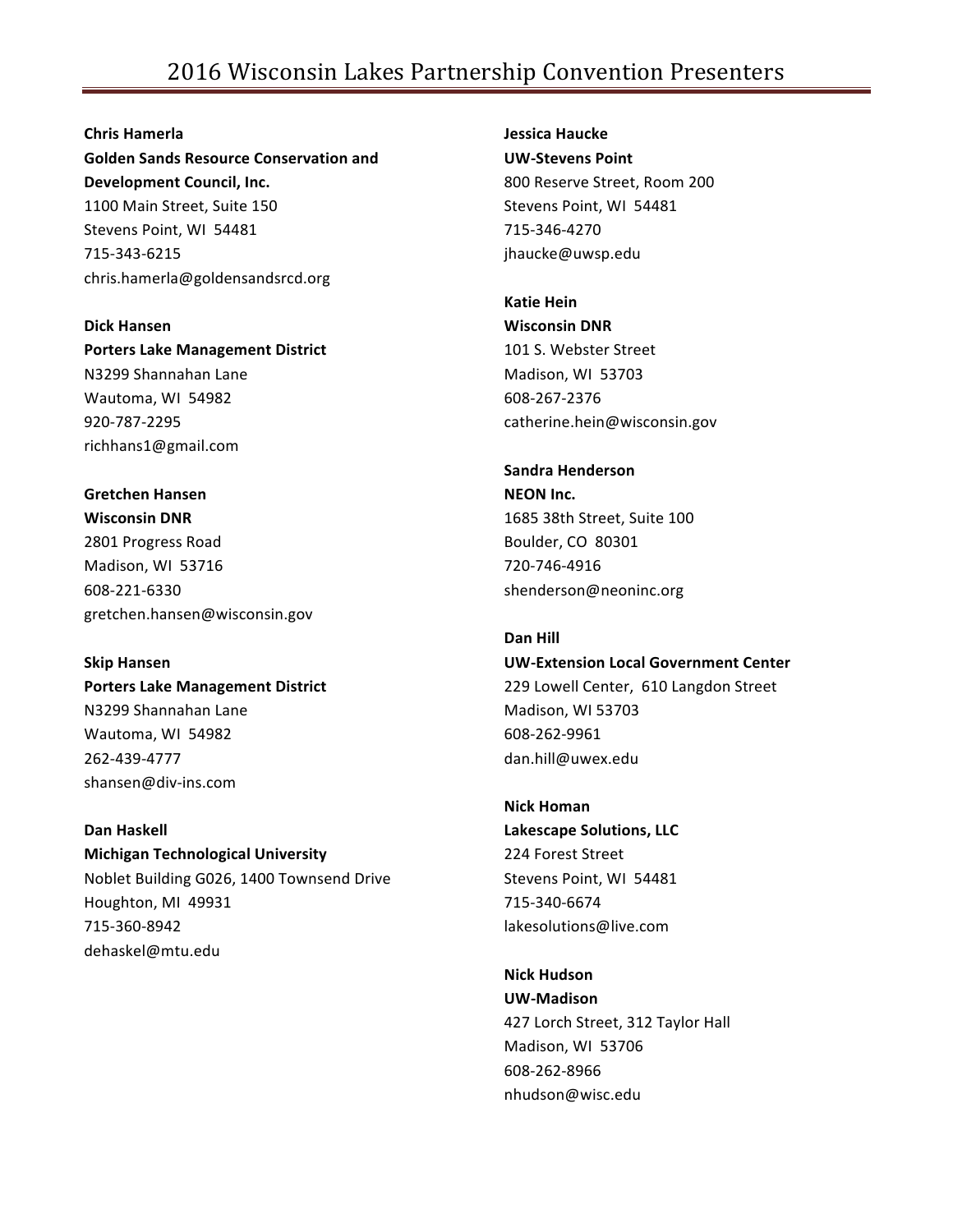# !**K**"

**Lisie Kitchel Wisconsin DNR** 101 S. Webster Street Madison, WI 53703 608-266-5248 lisie.kitchel@wisconsin.gov

**Susan Knight UW-Madison** 19810 County Road N Boulder Junction, WI 54512 715-356-9494 seknight@wisc.edu

**Christine Koeller UW-Stevens Point** 2001 Fourth Avenue Stevens Point, WI 715-346-2677 christine.koeller@uwsp.edu



**Gina LaLiberte Wisconsin DNR** 2801 Progress Road Madison, WI 53716 608-221-5377 gina.laliberte@wisconsin.gov

**Erica LeMoine Sigurd Olson Environmental Institute Northland College** SOEI 2nd Floor, 1411 Ellis Avenue Ashland, WI 54806 715-682-1220 elemoine@northland.edu

**Jo Latimore Michigan State University** 480 Wilson Road, Rm. 13 East Lansing, MI 48824 517-432-1491 latimor1@msu.edu

**Jodi Lepsch Wisconsin DNR** 1300 W. Clairemont Avenue Eau Claire, WI 54701 715-838-8385 jodi.lepsch@wisconsin.gov

**Noah Lottig Trout Lake Station, UW-Madison** 225 Trout Lake Research Station, 19810 County Road N Boulder Junction, WI 54512 715-356-9494 x225 nrlottig@wisc.edu

**Ted Ludwig Red Cedar Basin Monitoring Group** E6341 Cty Rd D Colfax, WI 54730 715-962-3953 oringted@charter.net

**Kay Lutze Wisconsin DNR** 2984 Shawano Avenue Green Bay, WI 54313 920-662-5159 kay.lutze@wisconsin.gov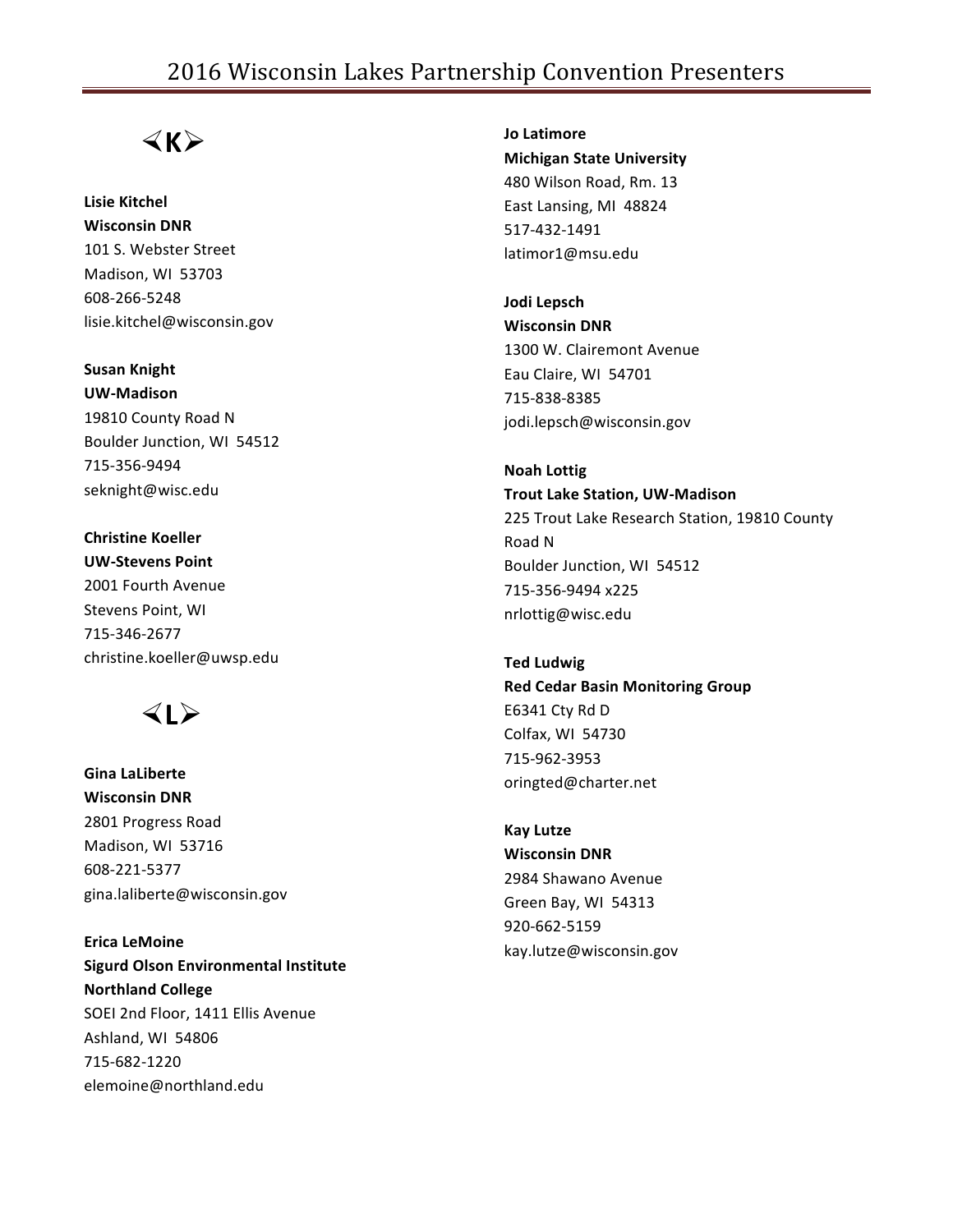# $\langle M \rangle$

**David MacFarland Wisconsin DNR** 107 Sutliff Avenue Rhinelander, WI 54501 715-365-8917 david.macfarland@wisconsin.gov

**Lynn Markham Center for Land Use and Education** 800 Reserve Street Stevens Point, WI 54481 715-346-3783 Lynn.Markham@uwsp.edu

**Charlie Marks Green Lake Sanitary District** N5295 County Road TT Princeton, WI 54968 920-295-4488 glsd@glakesd.com

**Cory McDonald Wisconsin DNR** 2801 Progress Road Madison, WI 53716 608-224-6197 cory.mcdonald@wisconsin.gov

**Erin McFarlane UW-Extension Lakes** 800 Reserve Street Stevens Point, WI 54481 715-346-4978 erin.mcfarlane@uwsp.edu

**Paul McGinley UW-Extension/UW-Stevens Point** 2100 Main Street Stevens Point, WI 54481 715-346-4501 paul.mcginley@uwsp.edu

**Candise Miller UWSP Student Involvement and Employment** 050 Dreyfus University Center, 1015 Reserve Street Stevens Point, WI 54481 715-346-4700 cmiller@uwsp.edu

**Jim Miller Deer Lake Conservancy** P.O. Box 741 St. Croix Falls, WI 54024

**Wade Moder Upper Sugar River Watershed Association** 207 E. Main Street Mt. Horeb, WI 53572 608-437-7707 usrwa@usrwa.org



**Michelle Nault Wisconsin DNR** 2984 Shawano Avenue Green Bay, WI 54313 920-662-5110 michelle.nault@wisconsin.gov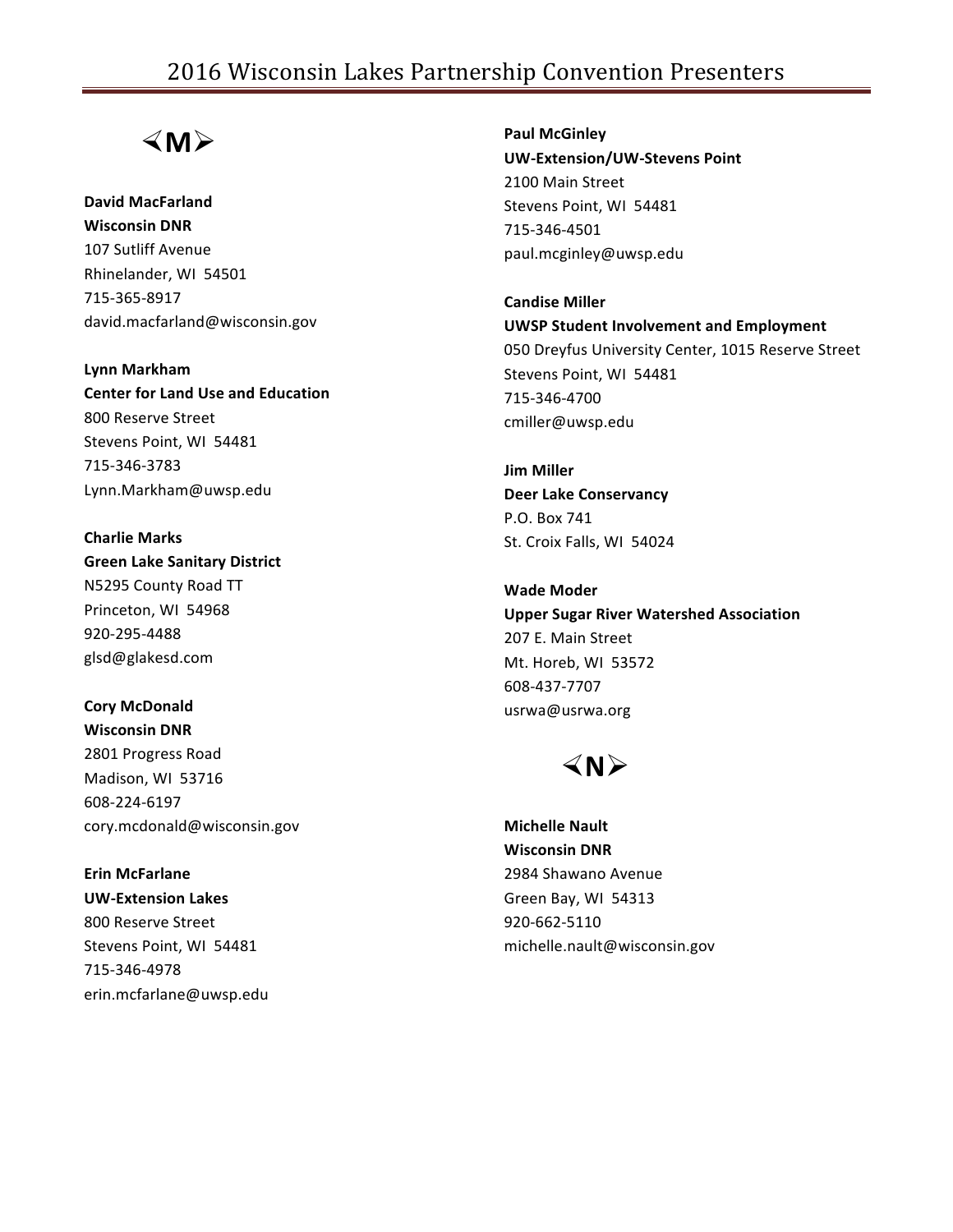**Katie Nicholas Clean Lakes Alliance** 150 East Gilman Street, Suite 2600 Madison, WI 53703 608-255-1000 katie@cleanlakesalliance.com

### **Brenda Nordin**

**Wisconsin DNR** 2984 Shawano Avenue Green Bay, WI 54313 920-360-3167 brenda.nordin@wisconsin.gov



**Julia Olmstead UW-Extension** 123i RDI Building, 410 S. 3rd Street River Falls, WI 54022 715-531-8869 julia.olmstead@ces.uwex.edu

**Samantha Olsen Wisconsin DNR Water Guard** 101 S. Webster Street Madison, WI 53703 608-572-4428 samantha.olsen@wisconsin.gov

**Eric Olson UW-Extension Lakes** 800 Reserve Street Stevens Point, WI 54481 715-346-2192 eric.olson@uwsp.edu

**John Olson Wisconsin DNR** 2501 Golf Course Road Ashland, WI 54806 715-685-2934 johnf.olson@wisconsin.gov

**Lucas Olson Wisconsin DNR** 101 S. Webster Street Madison, WI 53703 608-266-0545 lucas.olson@wisconsin.gov



**Dan Pagel Blue Lake Oneida Co** 10251 Bobcat Lake Drive Minocqua, WI 54548 715-892-7947 danpagel@yahoo.com

**Whitney Passint Lower Fox River Watershed Monitoring Program** 2420 Nicolet Drive Green Bay, WI 54311 920-465-2371 passintw@uwgb.edu

**Gerald Pellett NASA Langley Research Center** MS 168 Hampton, VA 23681 g.l.pellett@larc.nasa.gov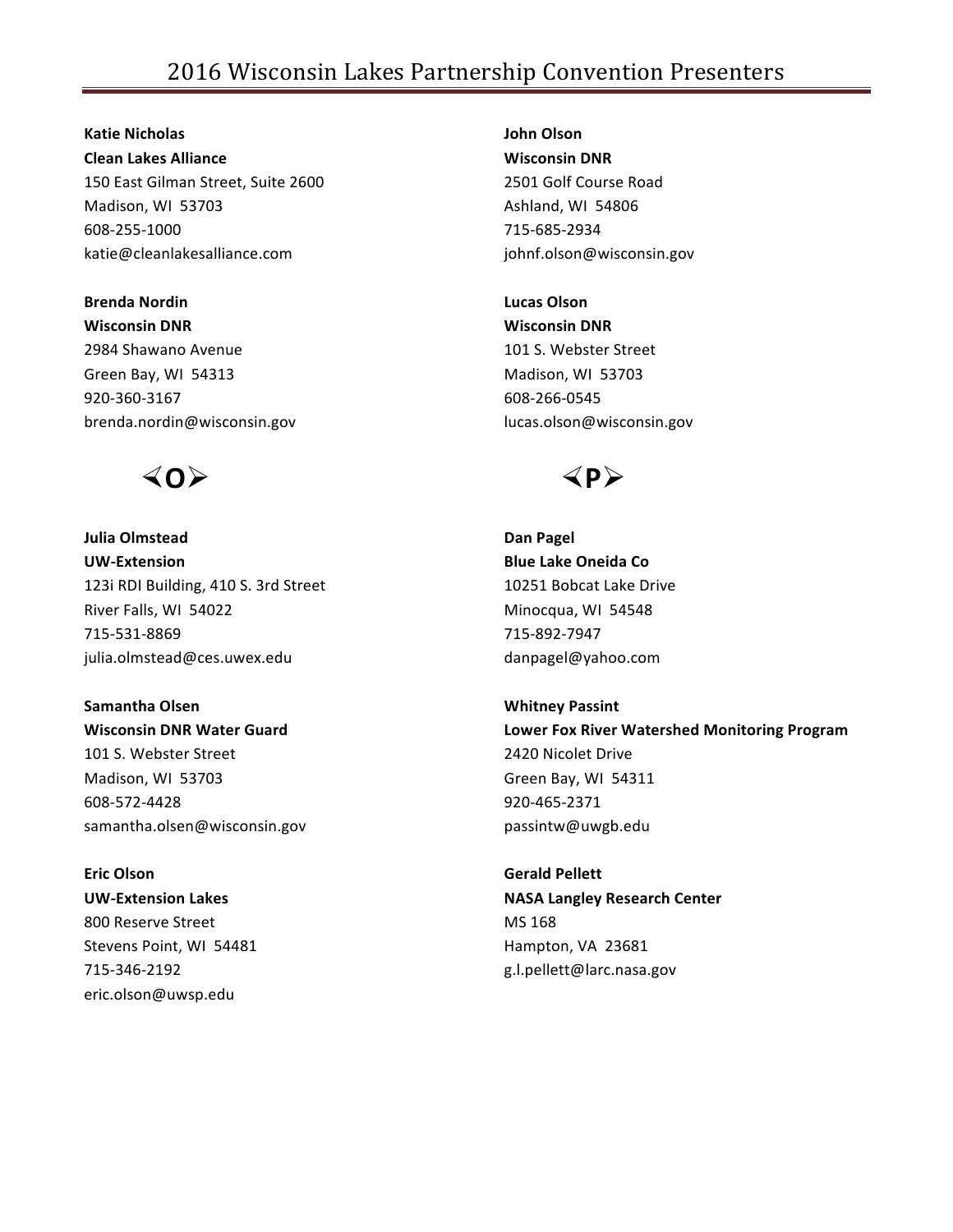**Amanda Perdzock Wisconsin DNR** 101 S. Webster Street Madison, WI 53703 amanda.perdzock@wisconsin.gov

### **Tim Plude**

**Wisconsin DNR** 1155 Pilgirm Road Plymouth, WI 53073 920-893-8552 timothy.plude@wisconsin.gov

**Alyssum Pohl Paddle On** 859-948-6047 alyssum.pohl@gmail.com

**Stephanie Prellwitz Green Lake Association** 492 Hill Street, Suite 105 Green Lake, WI 54941 920-294-6480 stephanie@greenlakeassociation.com

**Scott Provost Wisconsin DNR** 473 Griffith Avenue Wisconsin Rapids, WI 54494 715-421-7881 scott.provost@wisconsin.gov

 $\blacktriangleleft$  R $\triangleright$ 

**Lisa Reas LJ Reas Environmental Consulting Corp.** 601 Commercial Avenue Green Lake, WI 54941 920-291-7787 ljreas@charter.net

**Christina Rencontre UW-Extension Youth Development** 610 Langdon Street Madison, WI 53703 608-262-1536 christina.rencontre@ces.uwex.edu

**Jessica Rice Silver Lake Management District** 37803 Valley Road Summit, WI 53066 262-510-8723 rice98@wi.rr.com

**Nate Rice Silver Lake Management District** 37803 Valley Road Summit, WI 53066 262-893-3880 nrice@wi.rr.com

**Andrew Rypel Wisconsin DNR** 2801 Progress Road Madison, WI 53716 608-221-6339 andrewrypel@gmail.com



**Lauren Salvato North American Lake Management Society** P.O. Box 5443 Madison, WI 53705 608-233-2836 lsalvato@nalms.org

**Kenny Salwey Old Time River Rat** Alma, WI 54610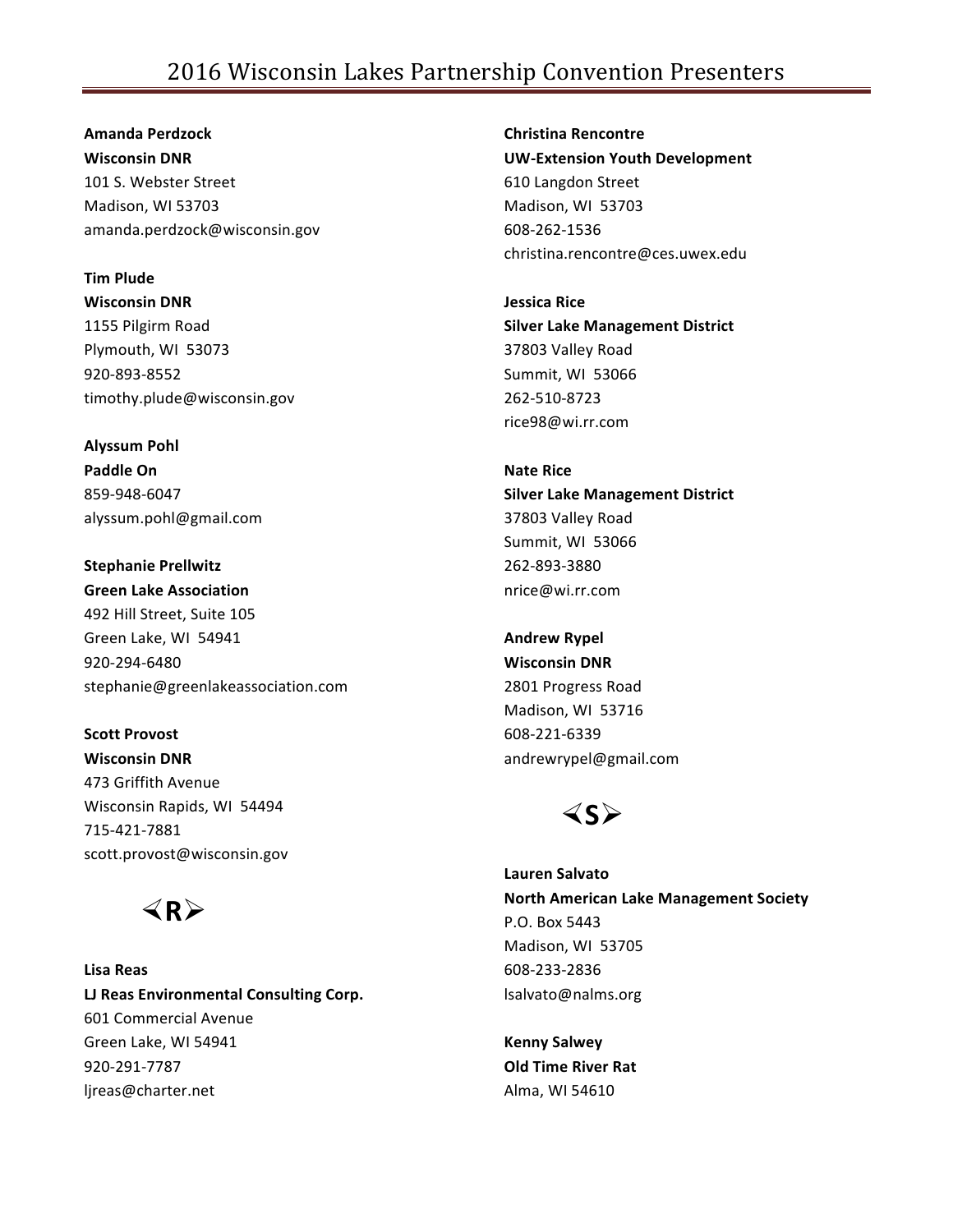### **Becky Sapper**

**UW-Extension** 29270 County G Ashland, WI 54806 715-625-2652 becky.sapper@ces.uwex.edu

#### **Greg Sass Wisconsin DNR**

3100 Trout Lake Station Drive Boulder Junction, WI 54512 715-891-1875 gregory.sass@wisconsin.gov

### **Jeanne Scherer Wisconsin DNR**

3911 Fish Hatchery Road Fitchburg, WI 53711 608-275-3283 jeanne.scherer@wisconsin.gov

**Tinker Schuman Ojibwe Tribe Lac Du Flambeau Town Lakes Committee** Lac du Flambeau, WI 54538 715-614-1152 tinkerschuman@ymail.com **Jesse Schwingle Lumen Charter High School** 850 Tiger Drive **Ripon, WI 54971** 920-748-4616 schwinglej@ripon.k12.wi.us

**Bret Shaw UW-Extension** 314 Hiram Smith Hall, 1545 Observatory Drive Madison, WI 53706 608-890-1878 brshaw@wisc.edu

**Nancy Sheehan Rock River Coalition** 864 Collins Road Jefferson, WI 53549 608-233-7758 nancy@rockrivercoalition.org

**Paul Skawinski UW-Extension Lakes** 800 Reserve Street Stevens Point, WI 54481 715-346-4853 paul.skawinski@uwsp.edu

**Caleb Slemmons NEON** Inc. D05 Great Lakes Domain Land O'Lakes, WI 54540 906-842-2105 cslemmons@neoninc.org

### **Patrick "Buzz" Sorge Wisconsin DNR** 1300 W. Clairemont Avenue Eau Claire, WI 54701 715-839-3794 patrick.sorge@wisconsin.gov

**Brad Steckart Washington County LWC** 333 East Washington Street, Suite 2300 Milwaukee, WI 53212 262-335-4806 bradley.steckart@co.washington.wi.us

**Jennifer Stenglein Wisconsin DNR** 2801 Progress Road Madison, WI 53716 608-221-6334 jennifer.stenglein@wisconsin.gov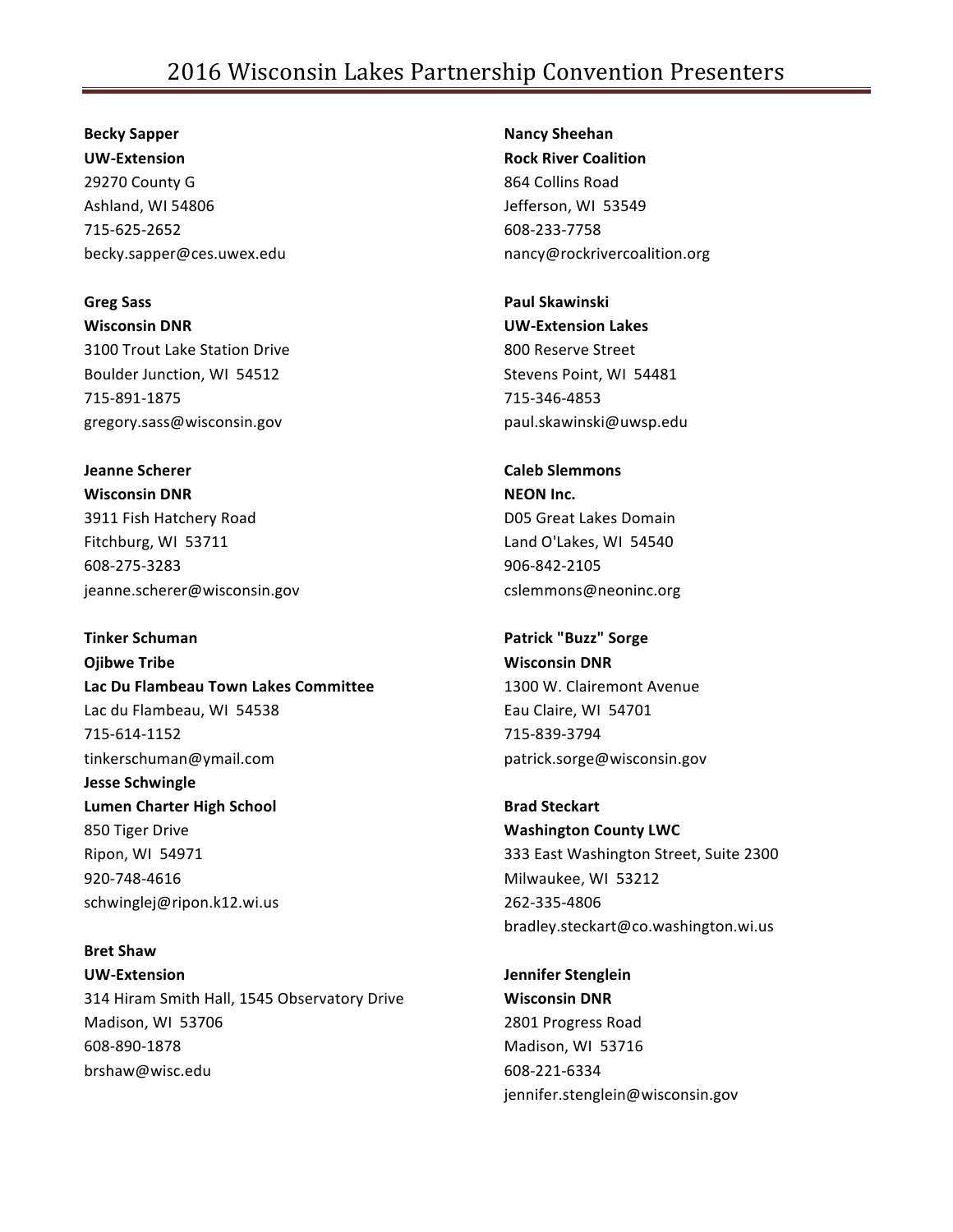**Kris Stepenuck**

**Rubenstein School of Environment and Natural Resources - University of Vermont** Aiken Center, 81 Carrigan Drive, #312F Burlington, VT 5405 802-656-8504 kris.stepenuck@uvm.edu

**Bill Sturtevant Wisconsin DNR** 101 S. Webster Street Madison, WI 53703 608-266-8033 william.sturtevant@wisconsin.gov

**John Sullivan Wisconsin DNR (Retired)** 3550 Mormon Coulee Road La Crosse, WI 54601 608-785-9995 john.sullivan@wisconsin.gov

**Tony Summers Wisconsin First Detector Network** Madison, WI 53703 608-262-9570 asummers2@wisc.edu



**Shelly Thomsen Wisconsin DNR** 101 S. Webster Street Madison, WI 53703 608-266-0502 shelly.thomsen@wisconsin.gov **Dennis Thornton Cloverleaf Lake Protective Association** W8446 Cloverleaf Lake Road Clintonville, WI 54929 715-823-9151 thorngb@frontiernet.net

**Amy Thorstenson Golden Sands Resource Conservation and Development Council, Inc.** 1100 Main Street, Suite 150 Stevens Point, WI 54481 715-343-6215 amy.thorstenson@goldensandsrcd.org

**Pamela Toshner Wisconsin DNR** 810 W. Maple Street Spooner, WI 54801 715-635-4073 pamela.toshner@wisconsin.gov

**Nancy Turyk UWSP Center for Watershed Science and Education** 800 Reserve Street Stevens Point, WI 54481 715-346-4155 nancy.turyk@uwsp.edu



**Scott Van Egeren Wisconsin DNR** 101 S. Webster Street Madison, WI 53703 608-264-8895 scott.vanegeren@wisconsin.gov